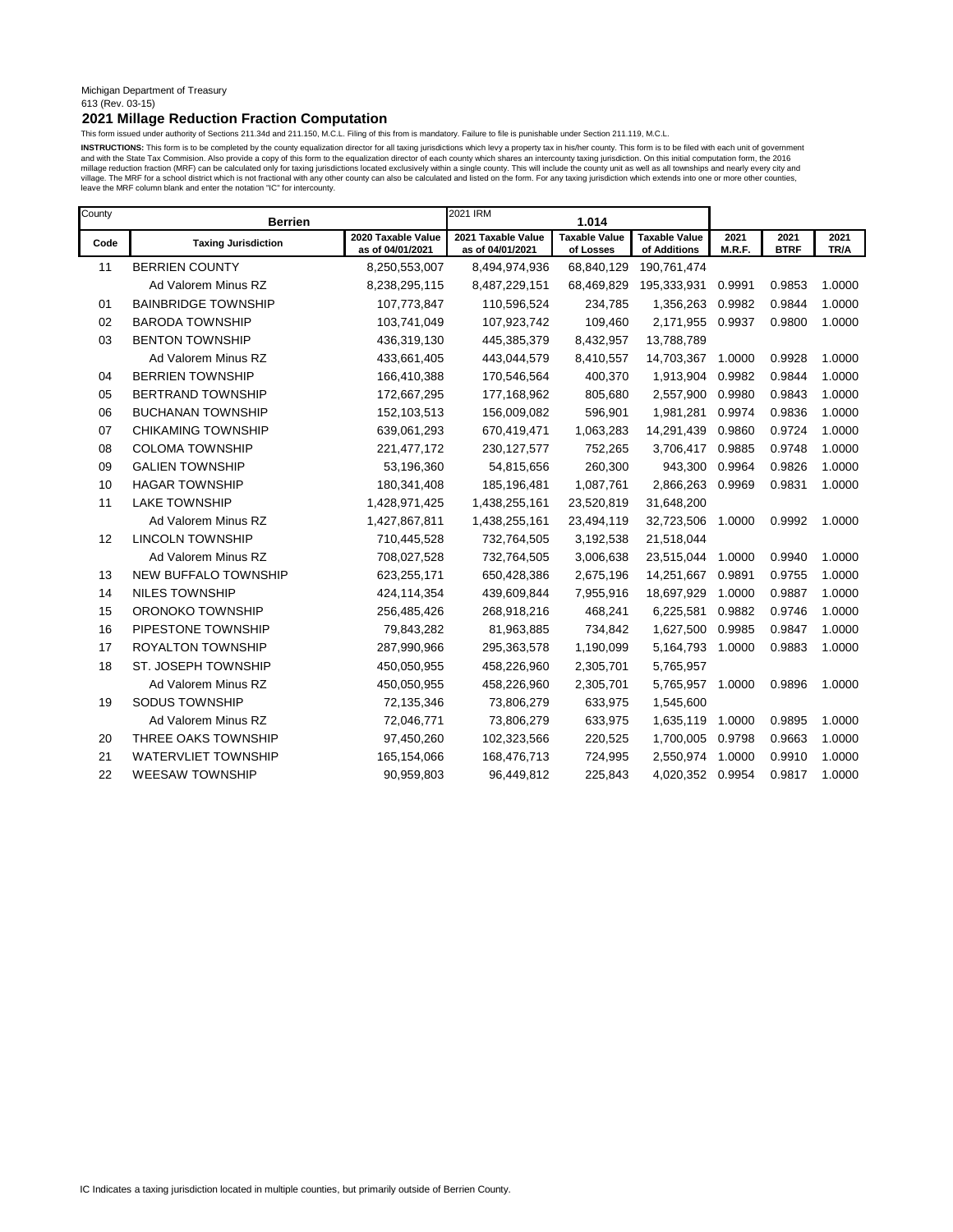I

# **2021 Millage Reduction Fraction Computation**

| County | <b>Berrien</b>                 |                                        | 2021 IRM                               | 1.014                             |                                      |                |                     |
|--------|--------------------------------|----------------------------------------|----------------------------------------|-----------------------------------|--------------------------------------|----------------|---------------------|
| Code   | <b>Taxing Jurisdiction</b>     | 2020 Taxable Value<br>as of 04/01/2021 | 2021 Taxable Value<br>as of 04/01/2021 | <b>Taxable Value</b><br>of Losses | <b>Taxable Value</b><br>of Additions | 2021<br>M.R.F. | 2021<br><b>BTRF</b> |
| 50     | <b>BENTON HARBOR CITY</b>      | 118,061,656                            | 122,697,423                            | 2,124,495                         | 4,825,207                            |                |                     |
|        | Ad Valorem Minus RZ            | 117,883,959                            | 122,519,726                            | 2,124,495                         | 4,825,207                            | 0.9973         | 0.9836              |
| 56     | <b>BRIDGMAN CITY</b>           | 113,951,552                            | 116,758,636                            | 1,128,969                         | 1,560,800                            |                |                     |
|        | Ad Valorem Minus RZ            | 113,595,252                            | 116,758,636                            | 1,128,969                         | 1,922,088                            | 0.9931         | 0.9794              |
| 58     | <b>BUCHANAN CITY</b>           | 92,012,015                             | 96,201,742                             | 685,373                           | 3,068,008                            | 0.9943         | 0.9806              |
| 60     | <b>COLOMA CITY</b>             | 34,931,845                             | 35,699,293                             | 368,345                           | 762,300                              |                |                     |
|        | Ad Valorem Minus RZ            | 34,760,763                             | 35,699,293                             | 331,845                           | 898,766                              | 1.0000         | 0.9893              |
| 62     | <b>NEW BUFFALO CITY</b>        | 244,645,080                            | 257,774,510                            | 548,100                           | 3,306,137                            | 0.9727         | 0.9592              |
| 70     | <b>NILES CITY</b>              | 207,178,684                            | 222,526,056                            | 4,708,034                         | 15,707,246                           | 0.9927         | 0.9790              |
| 76     | <b>ST. JOSEPH CITY</b>         | 496,418,591                            | 512,845,065                            | 2,322,910                         | 10,356,813                           |                |                     |
|        | Ad Valorem Minus RZ            | 491,133,692                            | 507,617,777                            | 2,224,110                         | 10,355,113                           | 0.9970         | 0.9832              |
| 78     | <b>WATERVLIET CITY</b>         | 29,074,271                             | 30,042,140                             | 156,351                           | 346,650                              | 0.9874         | 0.9738              |
| 30     | <b>BARODA VILLAGE</b>          | 20,215,290                             | 21,312,791                             | 22,464                            | 738,555                              | 0.9952         | 0.9815              |
| 32     | <b>BERRIEN SPRINGS VILLAGE</b> | 49,703,010                             | 53,424,000                             | 135,081                           | 2,589,300                            | 0.9887         | 0.9751              |
| 34     | <b>EAU CLAIRE VILLAGE</b>      | 11,341,401                             | 11,738,568                             | 68,201                            | 304,900                              | 0.9998         | 0.9860              |
| 37     | <b>GALIEN VILLAGE</b>          | 9,451,719                              | 9,519,806                              | 247,000                           | 141,100                              | 0.9952         | 0.9814              |
| 39     | <b>GRAND BEACH VILLAGE</b>     | 135,432,622                            | 139,124,984                            | 15,300                            | 1,750,100                            | 0.9996         | 0.9858              |
| 41     | <b>MICHIANA VILLAGE</b>        | 75,410,392                             | 78,921,110                             | 9,500                             | 118.900                              | 0.9702         | 0.9568              |
| 43     | SHOREHAM VILLAGE               | 63,993,532                             | 65,095,532                             | 144,427                           | 323,000                              | 0.9995         | 0.9857              |
| 45     | <b>STEVENSVILLE VILLAGE</b>    | 40,413,806                             | 41,279,216                             | 406,822                           | 723,516                              |                |                     |
|        | Ad Valorem Minus RZ            | 39,878,006                             | 41,279,216                             | 340,922                           | 1,149,516                            | 0.9990         | 0.9852              |
| 47     | THREE OAKS VILLAGE             | 39.966.252                             | 43,172,670                             | 170.124                           | 1.221.988                            | 0.9619         | 0.9486              |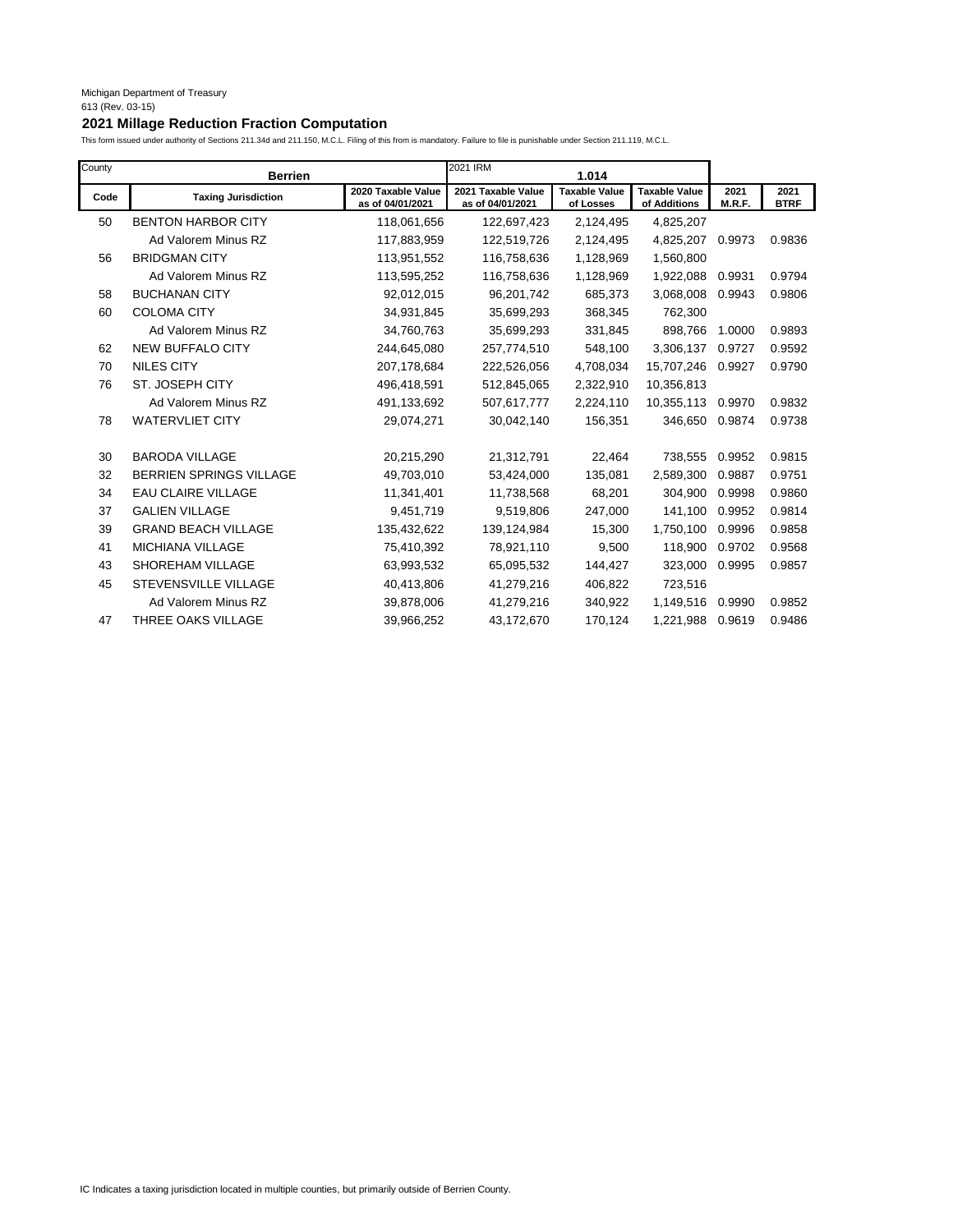# **2021 Millage Reduction Fraction Computation**

| County         | <b>Berrien</b>                     |                                        | 2021 IRM                               | 1.014                             |                                      |                |                     |
|----------------|------------------------------------|----------------------------------------|----------------------------------------|-----------------------------------|--------------------------------------|----------------|---------------------|
| Code           | <b>Taxing Jurisdiction</b>         | 2020 Taxable Value<br>as of 04/01/2021 | 2021 Taxable Value<br>as of 04/01/2021 | <b>Taxable Value</b><br>of Losses | <b>Taxable Value</b><br>of Additions | 2021<br>M.R.F. | 2021<br><b>BTRF</b> |
| Berrien County |                                    |                                        |                                        |                                   |                                      |                |                     |
|                | <b>11010 BENTON HARBOR SCHOOLS</b> | 748,338,595                            | 765,357,568                            | 11,744,363                        | 20,729,555                           | 1.0000         | 0.9892              |
|                | Ad Valorem Minus RZ                | 745,414,598                            | 762,839,071                            | 11,721,963                        | 21,733,652                           | 1.0000         | 0.9900              |
|                | Non-PRE/MBT                        | 361,201,354                            | 374,141,181                            | 2,265,246                         | 12,133,289                           | 1.0000         | 0.9915              |
|                | 11-01 BAINBRIDGE TOWNSHIP          | 27,784,682                             | 28,305,882                             | 184,056                           | 368,270                              |                |                     |
|                | Non-PRE/MBT                        | 4,803,461                              | 5,055,026                              | 72,100                            | 282,900                              |                |                     |
|                | 11-03 BENTON TOWNSHIP              | 427,328,433                            | 436,178,252                            | 8,220,413                         | 13,684,989                           |                |                     |
|                | Ad Valorem Minus RZ                | 424,670,708                            | 433,837,452                            | 8,198,013                         | 14,599,567                           |                |                     |
|                | Non-PRE/MBT                        | 229,970,844                            | 237,441,008                            | 1,546,371                         | 8,016,041                            |                |                     |
|                | 11-10 HAGAR TOWNSHIP               | 35,852,443                             | 36,365,614                             | 234,230                           | 414,700                              |                |                     |
|                | Non-PRE/MBT                        | 16,840,385                             | 17,045,373                             | 134,222                           | 179,900                              |                |                     |
|                | 11-16 PIPESTONE TOWNSHIP           | 365,370                                | 257,548                                | 166,500                           | 200                                  |                |                     |
|                | Non-PRE/MBT                        | 1,900                                  | 2,100                                  | 0                                 | 200                                  |                |                     |
|                | 11-18 ST. JOSEPH TOWNSHIP          | 93,660,929                             | 96,164,794                             | 262,466                           | 1,114,589                            |                |                     |
|                | Non-PRE/MBT                        | 20,228,065                             | 21,140,425                             | 28,800                            | 790,800                              |                |                     |
|                | 11-19 SODUS TOWNSHIP               | 56,831,983                             | 58,099,075                             | 552,203                           | 1,171,100                            |                |                     |
|                | Ad Valorem Minus RZ                | 56,743,408                             | 58,099,075                             | 552,203                           | 1,260,619                            |                |                     |
|                | Non-PRE/MBT                        | 13,184,875                             | 13,685,456                             | 20,446                            | 414,019                              |                |                     |
|                | 11-50 CITY OF BENTON HARBOR        | 102,661,301                            | 106,079,005                            | 2,124,495                         | 3,975,707                            |                |                     |
|                | Ad Valorem Minus RZ                | 102,483,604                            | 105,901,308                            | 2,124,495                         | 3,975,707                            |                |                     |
|                | Non-PRE/MBT                        | 74,327,438                             | 77,901,589                             | 463,307                           | 2,449,429                            |                |                     |
|                | 11-76 CITY OF ST. JOSEPH           | 3,853,454                              | 3,907,398                              | 0                                 | 0                                    |                |                     |
|                | Non-PRE/MBT                        | 1,844,386                              | 1,870,204                              | 0                                 | $\pmb{0}$                            |                |                     |
|                | 11020 ST. JOSEPH SCHOOLS           | 1,102,967,664                          | 1,133,412,619                          | 5,253,862                         | 21,107,234                           | 1.0000         | 0.9869              |
|                | Ad Valorem Minus RZ                | 1,097,682,765                          | 1,128,185,331                          | 5,155,062                         | 21,105,534                           | 1.0000         | 0.9869              |
|                | Non-PRE/MBT                        | 342,048,021                            | 356,422,201                            | 724,779                           | 13,035,766                           | 1.0000         | 0.9940              |
|                | 11-12 LINCOLN TOWNSHIP             | 38,914,903                             | 40,926,717                             | 61,593                            | 1,245,400                            |                |                     |
|                | Non-PRE/MBT                        | 2,713,381                              | 2,861,769                              | 2,300                             | 274,200                              |                |                     |
|                | 11-17 ROYALTON TOWNSHIP            | 236,201,420                            | 241,883,823                            | 988,824                           | 4,248,153                            |                |                     |
|                | Non-PRE/MBT                        | 47,427,527                             | 50,563,545                             | 36,800                            | 2,589,053                            |                |                     |
|                | 11-18 ST. JOSEPH TOWNSHIP          | 319,885,849                            | 325,045,994                            | 1,880,535                         | 4,407,368                            |                |                     |
|                | Ad Valorem Minus RZ                | 319,885,849                            | 325,045,994                            | 1,880,535                         | 4,407,368                            |                |                     |
|                | Non-PRE/MBT                        | 72,904,348                             | 73,738,775                             | 148,532                           | 2,364,500                            |                |                     |
|                | 11-50 CITY OF BENTON HARBOR        | 15,400,355                             | 16,618,418                             | 0                                 | 849,500                              |                |                     |
|                | Non-PRE/MBT                        | 7,550,994                              | 8,469,307                              | $\mathbf 0$                       | 574,200                              |                |                     |
|                | 11-76 CITY OF ST. JOSEPH           | 492,565,137                            | 508,937,667                            | 2,322,910                         | 10,356,813                           |                |                     |
|                | Ad Valorem Minus RZ                | 487,280,238                            | 503,710,379                            | 2,224,110                         | 10,355,113                           |                |                     |
|                | Non-PRE/MBT                        | 211,451,771                            | 220,788,805                            | 537,147                           | 7,233,813                            |                |                     |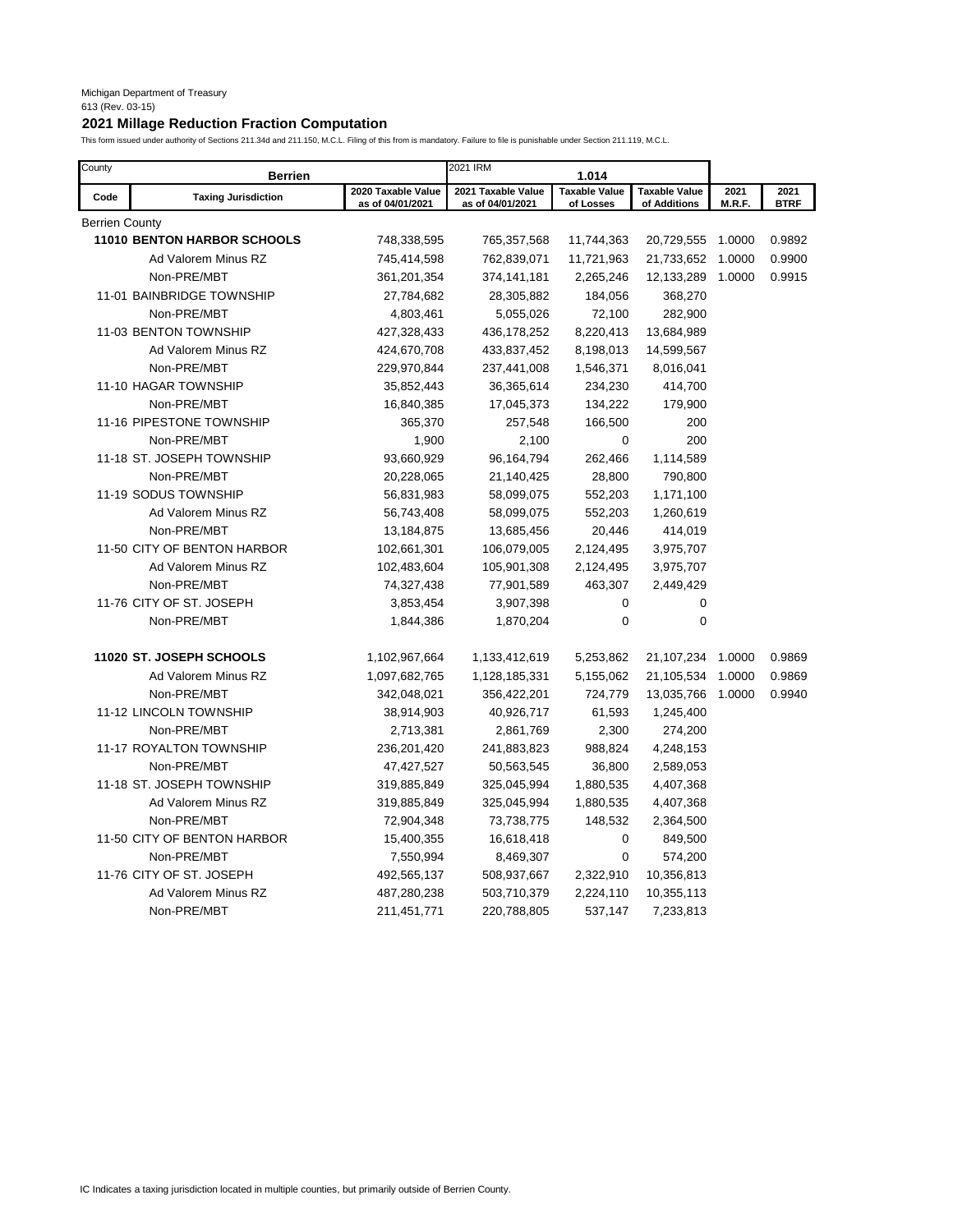# **2021 Millage Reduction Fraction Computation**

| County         | <b>Berrien</b>                   |                                        | 2021 IRM                               | 1.014                             |                                      |                |                     |
|----------------|----------------------------------|----------------------------------------|----------------------------------------|-----------------------------------|--------------------------------------|----------------|---------------------|
| Code           | <b>Taxing Jurisdiction</b>       | 2020 Taxable Value<br>as of 04/01/2021 | 2021 Taxable Value<br>as of 04/01/2021 | <b>Taxable Value</b><br>of Losses | <b>Taxable Value</b><br>of Additions | 2021<br>M.R.F. | 2021<br><b>BTRF</b> |
|                | <b>11030 LAKESHORE SCHOOLS</b>   | 837, 357, 882                          | 863,113,740                            | 3,374,684                         | 5,179,799                            | 0.9857         | 0.9721              |
|                | Ad Valorem Minus RZ              | 834,939,882                            | 863,113,740                            | 3,188,784                         | 25,176,799                           | 1.0000         | 0.9926              |
|                | Non-PRE/MBT                      | 197,561,539                            | 211,660,889                            | 207,664                           | 18,456,600                           | 1.0000         | 1.0215              |
|                | 11-02 BARODA TOWNSHIP            | 87,961,466                             | 91,402,384                             | 10,556                            | 2,071,455                            |                |                     |
|                | Non-PRE/MBT                      | 18,697,264                             | 20,223,341                             | 19,800                            | 1,249,900                            |                |                     |
|                | 11-11 LAKE TOWNSHIP              | 6,983,425                              | 7,231,529                              | 600                               | 19,600                               |                |                     |
|                | Non-PRE/MBT                      | 925,579                                | 943,407                                | 600                               | 19,600                               |                |                     |
|                | 11-12 LINCOLN TOWNSHIP           | 669,743,783                            | 690,069,120                            | 3,114,845                         | 2,170,544                            |                |                     |
|                | Ad Valorem Minus RZ              | 667,325,783                            | 690,069,120                            | 2,928,945                         | 22,167,544                           |                |                     |
|                | Non-PRE/MBT                      | 161,759,868                            | 173,690,759                            | 166,464                           | 16,503,600                           |                |                     |
|                | 11-15 ORONOKO TOWNSHIP           | 706,868                                | 718,112                                | 800                               | 4,600                                |                |                     |
|                | Non-PRE/MBT                      | 46,524                                 | 48,528                                 | 800                               | 4,600                                |                |                     |
|                | 11-17 ROYALTON TOWNSHIP          | 35,458,163                             | 36,676,423                             | 85,183                            | 669,600                              |                |                     |
|                | Non-PRE/MBT                      | 4,055,982                              | 4,756,427                              | 13,400                            | 597,100                              |                |                     |
|                | 11-18 ST. JOSEPH TOWNSHIP        | 36,504,177                             | 37,016,172                             | 162,700                           | 244,000                              |                |                     |
|                | Non-PRE/MBT                      | 12,076,322                             | 11,998,427                             | 6,600                             | 81,800                               |                |                     |
|                |                                  |                                        |                                        |                                   |                                      |                |                     |
| 11033<br>11034 | RIVER VALLEY SCHOOLS             | 800,181,405                            | 839,252,451                            | 1,701,586                         | 19,867,696                           | 0.9881         | 0.9745              |
|                | Non-PRE/MBT                      | 445,166,389                            | 472,981,389                            | 586,739                           | 12,985,439 0.9800                    |                | 0.9665              |
|                | 11033 RIVER VALLEY (ORIGINAL)    | 743,004,534                            | 779,944,805                            | 1,430,686                         | 18,766,296                           |                |                     |
|                | Non-PRE/MBT                      | 430,879,512                            | 457,652,468                            | 552,539                           | 12,149,539                           |                |                     |
|                | 11-02 BARODA TOWNSHIP            | 10,669,191                             | 11,238,283                             | 3,600                             | 72,900                               |                |                     |
|                | Non-PRE/MBT                      | 2,812,000                              | 3,090,584                              | 3,600                             | 67,100                               |                |                     |
|                | 11-06 BUCHANAN TOWNSHIP          | 8,778,013                              | 8,887,077                              | 11,400                            | 22,700                               |                |                     |
|                | Non-PRE/MBT                      | 2,768,383                              | 2,810,142                              | 4,500                             | 18,200                               |                |                     |
|                | 11-07 CHIKAMING TOWNSHIP         | 533,983,700                            | 560,169,419                            | 917,283                           | 12,696,839                           |                |                     |
|                | Non-PRE/MBT                      | 360,790,134                            | 383,359,262                            | 441,969                           | 10,398,239                           |                |                     |
|                | 11-09 GALIEN TOWNSHIP            | 1,981,195                              | 2,073,672                              | 100                               | 1,300                                |                |                     |
|                | Non-PRE/MBT                      | 454,163                                | 451,725                                | 100                               | 1,300                                |                |                     |
|                | 11-11 LAKE TOWNSHIP              | 21,031,165                             | 21,716,571                             | 41,200                            | 427,200                              |                |                     |
|                | Non-PRE/MBT                      | 10,247,530                             | 10,509,236                             | 32,800                            | 124,600                              |                |                     |
|                | 11-13 NEW BUFFALO TOWNSHIP       | 1,384,950                              | 1,378,937                              | 13,300                            | 0                                    |                |                     |
|                | Non-PRE/MBT                      | 552,888                                | 556,133                                | 0                                 | $\mathbf 0$                          |                |                     |
|                | 11-15 ORONOKO TOWNSHIP           | 1,660,724                              | 1,767,019                              | 11,600                            | 2,400                                |                |                     |
|                | Non-PRE/MBT                      | 530,767                                | 639,104                                | 0                                 | 2,400                                |                |                     |
|                | 11-20 THREE OAKS TOWNSHIP        | 97,450,260                             | 102,323,566                            | 220,525                           | 1,700,005                            |                |                     |
|                | Non-PRE/MBT                      | 33,996,930                             | 36,948,449                             | 46,170                            | 1,095,500                            |                |                     |
|                | 11-22 WEESAW TOWNSHIP            | 66,065,336                             | 70,390,261                             | 211,678                           | 3,842,952                            |                |                     |
|                | Non-PRE/MBT                      | 18,726,717                             | 19,287,833                             | 23,400                            | 442,200                              |                |                     |
|                | 11034 RIVER VALLEY (GALIEN DEBT) | 57,176,871                             | 59,307,646                             | 270,900                           | 1,101,400                            |                |                     |
|                | Non-PRE/MBT                      | 14,286,877                             | 15,328,921                             | 34,200                            | 835,900                              |                |                     |
|                | 11-09 GALIEN TOWNSHIP            | 44,208,589                             | 45,638,160                             | 258,200                           | 924,000                              |                |                     |
|                | Non-PRE/MBT                      | 11,658,475                             | 12,529,106                             | 21,500                            | 671,500                              |                |                     |
|                | 11-22 WEESAW TOWNSHIP            | 12,968,282                             | 13,669,486                             | 12,700                            | 177,400                              |                |                     |
|                | Non-PRE/MBT                      | 2,628,402                              | 2,799,815                              | 12,700                            | 164,400                              |                |                     |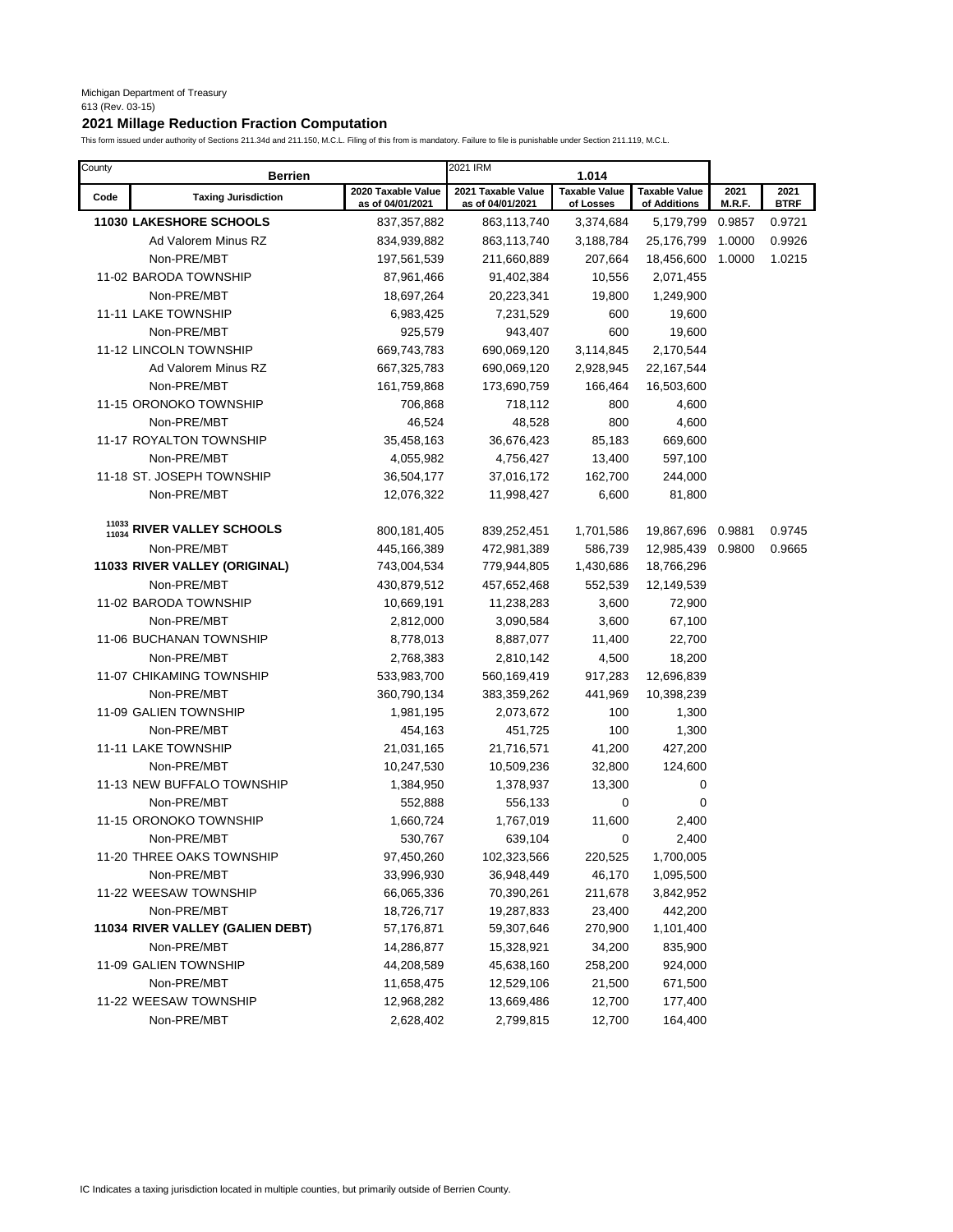# **2021 Millage Reduction Fraction Computation**

| County | <b>Berrien</b>                       |                                        | 2021 IRM                               | 1.014                             |                                      |                |                     |
|--------|--------------------------------------|----------------------------------------|----------------------------------------|-----------------------------------|--------------------------------------|----------------|---------------------|
| Code   | <b>Taxing Jurisdiction</b>           | 2020 Taxable Value<br>as of 04/01/2021 | 2021 Taxable Value<br>as of 04/01/2021 | <b>Taxable Value</b><br>of Losses | <b>Taxable Value</b><br>of Additions | 2021<br>M.R.F. | 2021<br><b>BTRF</b> |
|        | <b>11200 NEW BUFFALO SCHOOLS</b>     | 971,592,894                            | 1,017,074,011                          | 3,355,996                         | 19,152,404                           | 0.9838         | 0.9703              |
|        | Non-PRE/MBT                          | 692,257,078                            | 727,114,558                            | 969,312                           | 13,319,397                           | 0.9820         | 0.9685              |
|        | 11-07 CHIKAMING TOWNSHIP             | 105,077,593                            | 110,250,052                            | 146,000                           | 1,594,600                            |                |                     |
|        | Non-PRE/MBT                          | 83,814,023                             | 88,818,836                             | 144,100                           | 1,111,900                            |                |                     |
|        | 11-13 NEW BUFFALO TOWNSHIP           | 621,870,221                            | 649,049,449                            | 2,661,896                         | 14,251,667                           |                |                     |
|        | Non-PRE/MBT                          | 434,838,622                            | 455,456,168                            | 744,112                           | 10,179,800                           |                |                     |
|        | 11-62 CITY OF NEW BUFFALO            | 244,645,080                            | 257,774,510                            | 548,100                           | 3,306,137                            |                |                     |
|        | Non-PRE/MBT                          | 173,604,433                            | 182,839,554                            | 81,100                            | 2,027,697                            |                |                     |
|        | <b>11210 BRANDYWINE SCHOOLS</b>      | 324,566,306                            | 328,537,265                            | 7,395,837                         | 8,566,318                            | 1.0000         | 0.9912              |
|        | Non-PRE/MBT                          | 92,915,539                             | 95,716,492                             | 39,722                            | 2,241,400                            | 1.0000         | 0.9936              |
|        | 11-05 BERTRAND TOWNSHIP              | 35,987,023                             | 36,673,147                             | 254,836                           | 264,600                              |                |                     |
|        | Non-PRE/MBT                          | 4,634,655                              | 4,953,205                              | 6,200                             | 136,800                              |                |                     |
|        | 11-14 NILES TOWNSHIP                 | 188, 167, 207                          | 187,262,716                            | 6,946,869                         | 5,552,748                            |                |                     |
|        | Non-PRE/MBT                          | 65,164,868                             | 65,875,810                             | 26,722                            | 721,600                              |                |                     |
|        |                                      |                                        |                                        |                                   |                                      |                |                     |
|        | <b>11240 BERRIEN SPRINGS SCHOOLS</b> | 391,008,206                            | 406,109,910                            | 859,077                           | 7,191,930                            | 0.9917         | 0.9780              |
|        | Non-PRE/MBT                          | 109,366,349                            | 116,170,513                            | 137,992                           | 4,344,600                            | 0.9904         | 0.9768              |
|        | 11-04 BERRIEN TOWNSHIP               | 123,034,475                            | 125,765,126                            | 291,327                           | 1,072,204                            |                |                     |
|        | Non-PRE/MBT                          | 19,968,776                             | 20,861,257                             | 20,572                            | 620,300                              |                |                     |
|        | 11-15 ORONOKO TOWNSHIP               | 251,642,348                            | 263,541,452                            | 451,658                           | 5,872,686                            |                |                     |
|        | Non-PRE/MBT                          | 85,083,959                             | 90,827,109                             | 111,820                           | 3,625,000                            |                |                     |
|        | 11-17 ROYALTON TOWNSHIP              | 16,331,383                             | 16,803,332                             | 116,092                           | 247,040                              |                |                     |
|        | Non-PRE/MBT                          | 4,313,614                              | 4,482,147                              | 5,600                             | 99,300                               |                |                     |
|        | <b>11250 EAU CLAIRE SCHOOLS</b>      | 131,267,329                            | 135,475,389                            | 590,002                           | 2,646,600                            | 0.9976         | 0.9838              |
|        | Non-PRE/MBT                          | 30,120,299                             | 32,442,487                             | 220,032                           | 1,963,500                            | 0.9947         | 0.9810              |
|        | 11-01 BAINBRIDGE TOWNSHIP            | 4,410,236                              | 4,500,509                              | 500                               | 8,900                                |                |                     |
|        | Non-PRE/MBT                          | 2,505,856                              | 2,556,936                              | 500                               | 6,900                                |                |                     |
|        | 11-04 BERRIEN TOWNSHIP               | 29,001,812                             | 29,960,442                             | 94,343                            | 566,900                              |                |                     |
|        | Non-PRE/MBT                          | 5,304,968                              | 5,576,226                              | 45,127                            | 213,100                              |                |                     |
|        | 11-16 PIPESTONE TOWNSHIP             | 78,522,167                             | 80,660,881                             | 416,387                           | 1,467,300                            |                |                     |
|        | Non-PRE/MBT                          | 12,134,530                             | 13,295,408                             | 125,200                           | 1,256,000                            |                |                     |
|        | 11-19 SODUS TOWNSHIP                 | 8,512,268                              | 8,679,385                              | 63,167                            | 163,800                              |                |                     |
|        | Non-PRE/MBT                          | 1,929,479                              | 1,938,691                              | 40,700                            | 49,700                               |                |                     |
|        | 11300 NILES SCHOOLS                  | 653,512,689                            | 692, 961, 296                          | 6,469,133                         | 35,059,953                           | 0.9973         | 0.9835              |
|        | Non-PRE/MBT                          | 211,213,688                            | 242,906,005                            | 808,412                           | 29,474,593                           | 0.9996         | 0.9858              |
|        | 11-04 BERRIEN TOWNSHIP               | 14,307,579                             | 14,748,496                             | 14,700                            | 274,800                              |                |                     |
|        | Non-PRE/MBT                          | 2,361,951                              | 2,611,209                              | 4,500                             | 261,200                              |                |                     |
|        | 11-05 BERTRAND TOWNSHIP              | 40,517,171                             | 41,278,342                             | 63,900                            | 412,700                              |                |                     |
|        | Non-PRE/MBT                          | 17,134,584                             | 17,263,777                             | 52,000                            | 142,700                              |                |                     |
|        | 11-14 NILES TOWNSHIP                 | 188,532,549                            | 193,500,723                            | 897,047                           | 2,944,081                            |                |                     |
|        | Non-PRE/MBT                          | 48,876,896                             | 50,394,227                             | 286,200                           | 1,540,400                            |                |                     |
|        | 11-70 CITY OF NILES                  | 201,509,960                            | 208,179,784                            | 3,913,134                         | 6,241,446                            |                |                     |
|        | Non-PRE/MBT                          | 82,092,257                             | 88,031,380                             | 325,828                           | 3,904,446                            |                |                     |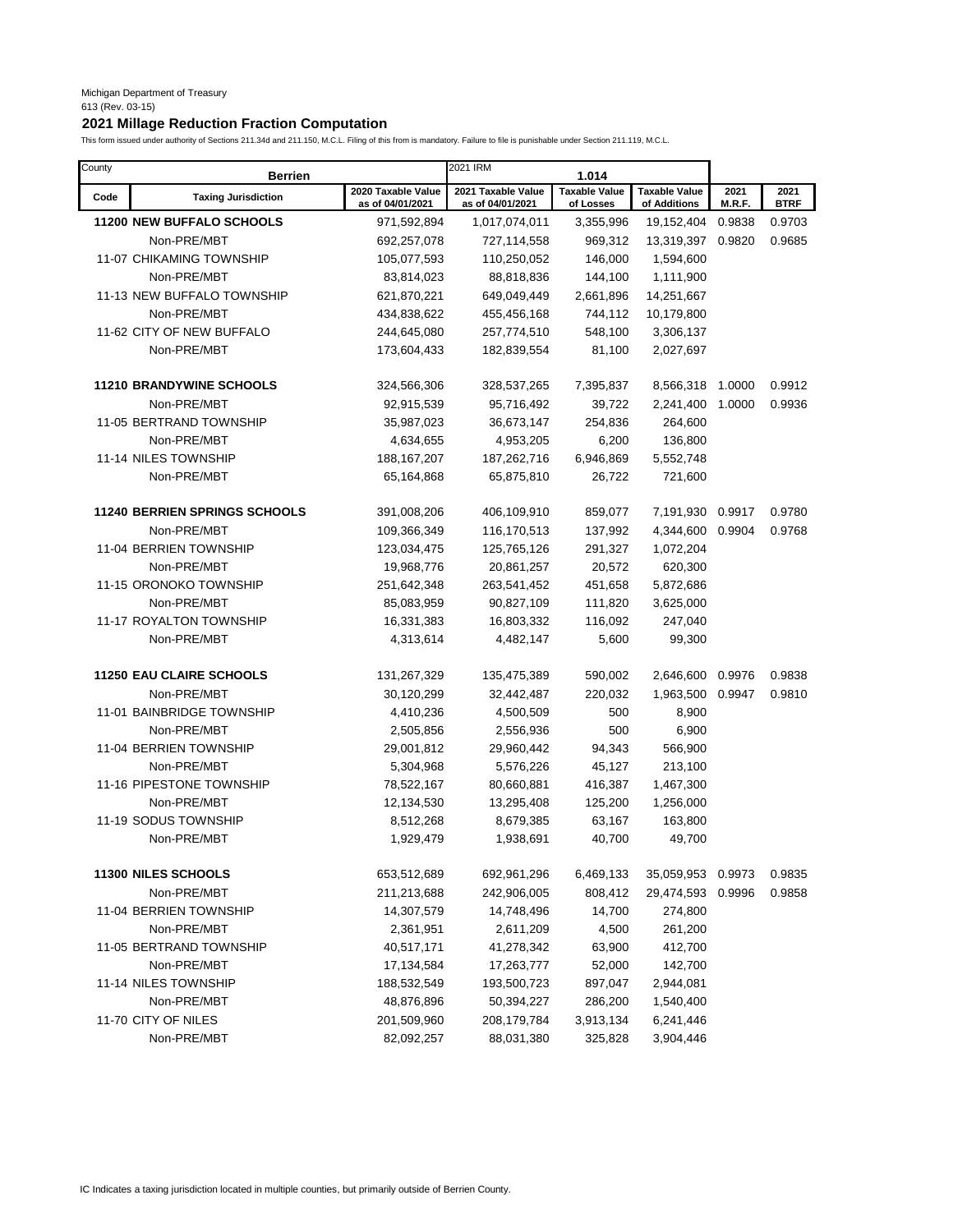# **2021 Millage Reduction Fraction Computation**

| County         | <b>Berrien</b>                  |                                        | 2021 IRM                               | 1.014                             |                                      |                |                     |
|----------------|---------------------------------|----------------------------------------|----------------------------------------|-----------------------------------|--------------------------------------|----------------|---------------------|
| Code           | <b>Taxing Jurisdiction</b>      | 2020 Taxable Value<br>as of 04/01/2021 | 2021 Taxable Value<br>as of 04/01/2021 | <b>Taxable Value</b><br>of Losses | <b>Taxable Value</b><br>of Additions | 2021<br>M.R.F. | 2021<br><b>BTRF</b> |
| 11310<br>11311 | <b>BUCHANAN SCHOOLS</b>         | 400,323,461                            | 423,773,147                            | 1,877,466                         | 17,472,184                           | 0.9944         | 0.9807              |
|                | Non-PRE/MBT                     | 127,932,711                            | 134,315,215                            | 257,881                           | 4,226,000                            | 0.9952         | 0.9814              |
|                | 11310 BUCHANAN (ORIGINAL)       | 340,877,101                            | 362,607,567                            | 1,844,601                         | 17,253,484                           |                |                     |
|                | Non-PRE/MBT                     | 108,818,425                            | 114,323,878                            | 226,481                           | 4,073,800                            |                |                     |
|                | 11-05 BERTRAND TOWNSHIP         | 58,144,240                             | 60,138,704                             | 457,544                           | 1,679,900                            |                |                     |
|                | Non-PRE/MBT                     | 20,782,263                             | 22,402,863                             | 5,500                             | 1,353,000                            |                |                     |
|                | 11-06 BUCHANAN TOWNSHIP         | 140,830,762                            | 144,529,083                            | 585,501                           | 1,958,581                            |                |                     |
|                | Non-PRE/MBT                     | 41,114,436                             | 43,052,945                             | 134,635                           | 1,242,600                            |                |                     |
|                | 11-14 NILES TOWNSHIP            | 47,414,598                             | 58,846,405                             | 112,000                           | 10,201,100                           |                |                     |
|                | Non-PRE/MBT                     | 7,249,818                              | 7,593,822                              | 11,900                            | 189,700                              |                |                     |
|                | 11-15 ORONOKO TOWNSHIP          | 2,475,486                              | 2,891,633                              | 4,183                             | 345,895                              |                |                     |
|                | Non-PRE/MBT                     | 865,683                                | 1,096,456                              | 4,183                             | 180,100                              |                |                     |
|                | 11-58 CITY OF BUCHANAN          | 92,012,015                             | 96,201,742                             | 685,373                           | 3,068,008                            |                |                     |
|                | Non-PRE/MBT                     | 38,806,225                             | 40,177,792                             | 70,263                            | 1,108,400                            |                |                     |
|                | 11311 BUCHANAN (GALIEN DEBT)    | 59,446,360                             | 61,165,580                             | 32,865                            | 218,700                              |                |                     |
|                | Non-PRE/MBT                     | 19,114,286                             | 19,991,337                             | 31,400                            | 152,200                              |                |                     |
|                | 11-05 BERTRAND TOWNSHIP         | 38,018,861                             | 39,078,769                             | 29,400                            | 200,700                              |                |                     |
|                | Non-PRE/MBT                     | 10,943,720                             | 11,315,686                             | 29,400                            | 134,200                              |                |                     |
|                | 11-06 BUCHANAN TOWNSHIP         | 2,494,738                              | 2,592,922                              | 0                                 | 0                                    |                |                     |
|                | Non-PRE/MBT                     | 519,139                                | 608,523                                | $\mathbf 0$                       | 0                                    |                |                     |
|                | 11-09 GALIEN TOWNSHIP           | 7,006,576                              | 7,103,824                              | 2,000                             | 18,000                               |                |                     |
|                | Non-PRE/MBT                     | 1,339,428                              | 1,374,164                              | 2,000                             | 18,000                               |                |                     |
|                | 11-22 WEESAW TOWNSHIP           | 11,926,185                             | 12,390,065                             | 1,465                             | 0                                    |                |                     |
|                | Non-PRE/MBT                     | 6,311,999                              | 6,692,964                              | 0                                 | 0                                    |                |                     |
|                | <b>11320 WATERVLIET SCHOOLS</b> | 253,567,185                            | 259,295,449                            | 926,375                           | 3,638,024 1.0000                     |                | 0.9882              |
|                | Non-PRE/MBT                     | 107,150,216                            | 109,932,874                            | 289,227                           | 1,654,600                            | 1.0000         | 0.9869              |
|                | 11-01 BAINBRIDGE TOWNSHIP       | 53,947,288                             | 55,366,711                             | 44,829                            | 733,200                              |                |                     |
|                | Non-PRE/MBT                     | 7,240,282                              | 7,556,476                              | 31,400                            | 295,500                              |                |                     |
|                | 11-08 COLOMA TOWNSHIP           | 1,941,587                              | 2,056,971                              | 100                               | 27,900                               |                |                     |
|                | Non-PRE/MBT                     | 834,419                                | 872,599                                | 100                               | 1,400                                |                |                     |
|                | 11-21 WATERVLIET TOWNSHIP       | 164,558,139                            | 167,867,447                            | 724,995                           | 2,525,774                            |                |                     |
|                | Non-PRE/MBT                     | 88,824,534                             | 91,060,733                             | 246,875                           | 1,238,200                            |                |                     |
|                | 11-78 CITY OF WATERVLIET        | 29,074,271                             | 30,042,140                             | 156,351                           | 346,650                              |                |                     |
|                | Non-PRE/MBT                     | 9,767,586                              | 10,018,989                             | 10,752                            | 118,300                              |                |                     |
|                | <b>11330 COLOMA SCHOOLS</b>     | 410,077,802                            | 424,080,246                            | 2,110,085                         | 6,935,273 0.9917                     |                | 0.9780              |
|                | Ad Valorem Minus RZ             | 409,906,720                            | 424,080,246                            | 2,073,585                         | 7,071,739                            | 0.9917         | 0.9780              |
|                | Non-PRE/MBT                     | 182,273,063                            | 190,611,221                            | 458,203                           | 4,207,783                            | 0.9890         | 0.9754              |
|                | 11-01 BAINBRIDGE TOWNSHIP       | 18,732,420                             | 19,480,361                             | 5,400                             | 242,493                              |                |                     |
|                | Non-PRE/MBT                     | 1,685,971                              | 1,709,334                              | 5,400                             | 53,000                               |                |                     |
|                | 11-03 BENTON TOWNSHIP           | 8,990,697                              | 9,207,127                              | 212,544                           | 103,800                              |                |                     |
|                | Non-PRE/MBT                     | 1,976,502                              | 2,104,161                              | 3,644                             | 101,100                              |                |                     |
|                | 11-08 COLOMA TOWNSHIP           | 218,726,539                            | 227,250,280                            | 752,165                           | 3,678,517                            |                |                     |
|                | Non-PRE/MBT                     | 101,008,432                            | 106,679,925                            | 112,948                           | 2,406,617                            |                |                     |
|                | 11-10 HAGAR TOWNSHIP            | 128,216,882                            | 131,957,258                            | 771,631                           | 2,148,163                            |                |                     |
|                | Non-PRE/MBT                     | 64,493,743                             | 66,614,307                             | 212,811                           | 1,046,300                            |                |                     |
|                | 11-21 WATERVLIET TOWNSHIP       | 232,453                                | 235,707                                | 0                                 | 0                                    |                |                     |
|                | Non-PRE/MBT                     | 11,790                                 | 11,955                                 | 0                                 | 0                                    |                |                     |
|                | 11-60 CITY OF COLOMA            | 34,931,845                             | 35,699,293                             | 368,345                           | 762,300                              |                |                     |
|                | Ad Valorem Minus RZ             | 34,760,763                             | 35,699,293                             | 331,845                           | 898,766                              |                |                     |
|                | Non-PRE/MBT                     | 12,945,116                             | 13,338,111                             | 123,400                           | 600,766                              |                |                     |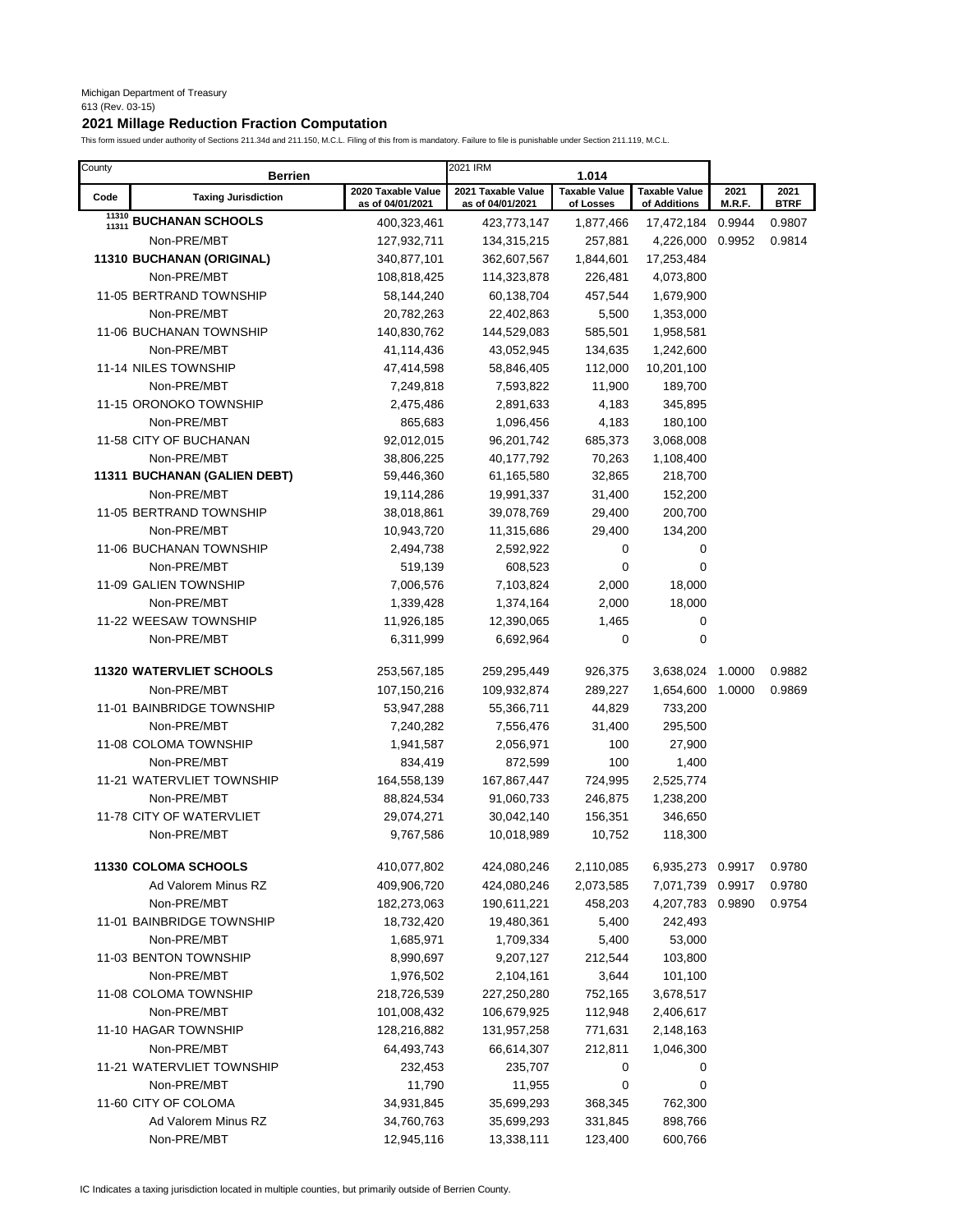# **2021 Millage Reduction Fraction Computation**

| County             | <b>Berrien</b>                 |                                        | 2021 IRM                               | 1.014                             |                                      |                |                     |
|--------------------|--------------------------------|----------------------------------------|----------------------------------------|-----------------------------------|--------------------------------------|----------------|---------------------|
| Code               | <b>Taxing Jurisdiction</b>     | 2020 Taxable Value<br>as of 04/01/2021 | 2021 Taxable Value<br>as of 04/01/2021 | <b>Taxable Value</b><br>of Losses | <b>Taxable Value</b><br>of Additions | 2021<br>M.R.F. | 2021<br><b>BTRF</b> |
|                    | <b>11340 BRIDGMAN SCHOOLS</b>  | 1,521,805,621                          | 1,533,117,440                          | 24,624,388                        | 32,891,900                           | 1.0000         | 0.9980              |
|                    | Ad Valorem Minus RZ            | 1,520,345,707                          | 1,533,117,440                          | 24,597,688                        | 34,328,494                           | 1.0000         | 0.9980              |
|                    | Non-PRE/MBT                    | 1,281,741,385                          | 1,300,671,178                          | 830,978                           | 19,048,894                           | 1.0000         | 0.9994              |
|                    | 11-02 BARODA TOWNSHIP          | 5,110,392                              | 5,283,075                              | 300                               | 27,600                               |                |                     |
|                    | Non-PRE/MBT                    | 494,784                                | 529,059                                | 300                               | 9,600                                |                |                     |
|                    | <b>11-11 LAKE TOWNSHIP</b>     | 1,400,956,835                          | 1,409,307,061                          | 23,479,019                        | 31,201,400                           |                |                     |
|                    | Ad Valorem Minus RZ            | 1,399,853,221                          | 1,409,307,061                          | 23,452,319                        | 32,276,706                           |                |                     |
|                    | Non-PRE/MBT                    | 1,229,573,579                          | 1,246,370,467                          | 688,729                           | 17,950,306                           |                |                     |
|                    | 11-12 LINCOLN TOWNSHIP         | 1,786,842                              | 1,768,668                              | 16,100                            | 102,100                              |                |                     |
|                    | Non-PRE/MBT                    | 1,314,100                              | 1,231,816                              | $\mathbf 0$                       | $\mathbf 0$                          |                |                     |
|                    | 11-56 CITY OF BRIDGMAN         | 113,951,552                            | 116,758,636                            | 1,128,969                         | 1,560,800                            |                |                     |
|                    | Ad Valorem Minus RZ            | 113,595,252                            | 116,758,636                            | 1,128,969                         | 1,922,088                            |                |                     |
|                    | Non-PRE/MBT                    | 50,358,922                             | 52,539,836                             | 141,949                           | 1,088,988                            |                |                     |
|                    | <b>11670 RIVERSIDE SCHOOLS</b> | 16,272,083                             | 16,873,609                             | 81,900                            | 303,400                              | 0.9907         | 0.9771              |
|                    | Non-PRE/MBT                    | 5,735,091                              | 5,979,639                              | 19,600                            | 184,100                              | 1.0000         | 0.9862              |
|                    | 11-10 HAGAR TOWNSHIP           | 16,272,083                             | 16,873,609                             | 81,900                            | 303,400                              |                |                     |
|                    | Non-PRE/MBT                    | 5,735,091                              | 5,979,639                              | 19,600                            | 184,100                              |                |                     |
|                    | <b>11830 RIVER SCHOOLS</b>     | 6,791,095                              | 7,027,819                              | 18,605                            | 210,700                              | 1.0000         | 0.9935              |
|                    | Non-PRE/MBT                    | 1,305,010                              | 1,456,383                              | 7,000                             | 180,700                              | 1.0000         | 1.0175              |
|                    | 11-19 SODUS TOWNSHIP           | 6,791,095                              | 7,027,819                              | 18,605                            | 210,700                              |                |                     |
|                    | Non-PRE/MBT                    | 1,305,010                              | 1,456,383                              | 7,000                             | 180,700                              |                |                     |
| <b>Cass County</b> |                                |                                        |                                        |                                   |                                      |                |                     |
|                    | 14020 DOWAGIAC SCHOOLS         | 3,921,488                              | 4,061,017                              | 151,955                           | 163,400                              | I.C.           | I.C.                |
|                    | Non-PRE/MBT                    | 227,581                                | 236,222                                | 100                               | 800                                  | I.C.           | I.C.                |
|                    | 11-01 BAINBRIDGE TOWNSHIP      | 2,899,221                              | 2,943,061                              | 0                                 | 3,400                                |                |                     |
|                    | Non-PRE/MBT                    | 140,828                                | 142,964                                | $\mathbf 0$                       | 300                                  |                |                     |
|                    | 11-04 BERRIEN TOWNSHIP         | 66,522                                 | 72,500                                 | $\mathbf 0$                       | $\mathbf 0$                          |                |                     |
|                    | Non-PRE/MBT                    | 66,522                                 | 72,500                                 | $\mathbf 0$                       | $\mathbf 0$                          |                |                     |
|                    | 11-16 PIPESTONE TOWNSHIP       | 955,745                                | 1,045,456                              | 151,955                           | 160,000                              |                |                     |
|                    | Non-PRE/MBT                    | 20,231                                 | 20,758                                 | 100                               | 500                                  |                |                     |
| Van Buren County   |                                |                                        |                                        |                                   |                                      |                |                     |
|                    | 80040 COVERT SCHOOLS           | 1,172,520                              | 1,193,885                              | 0                                 | 25,200                               | I.C.           | I.C.                |
|                    | Non-PRE/MBT                    | 442,900                                | 445,480                                | $\mathbf 0$                       | $\mathbf 0$                          | I.C.           | I.C.                |
|                    | 11-08 COLOMA TOWNSHIP          | 809,046                                | 820,326                                | 0                                 | $\mathbf 0$                          |                |                     |
|                    | Non-PRE/MBT                    | 274,138                                | 277,936                                | $\mathbf 0$                       | $\mathbf 0$                          |                |                     |
|                    | 11-21 WATERVLIET TOWNSHIP      | 363,474                                | 373,559                                | $\mathbf 0$                       | 25,200                               |                |                     |
|                    | Non-PRE/MBT                    | 168,762                                | 167,544                                | 0                                 | $\mathbf 0$                          |                |                     |